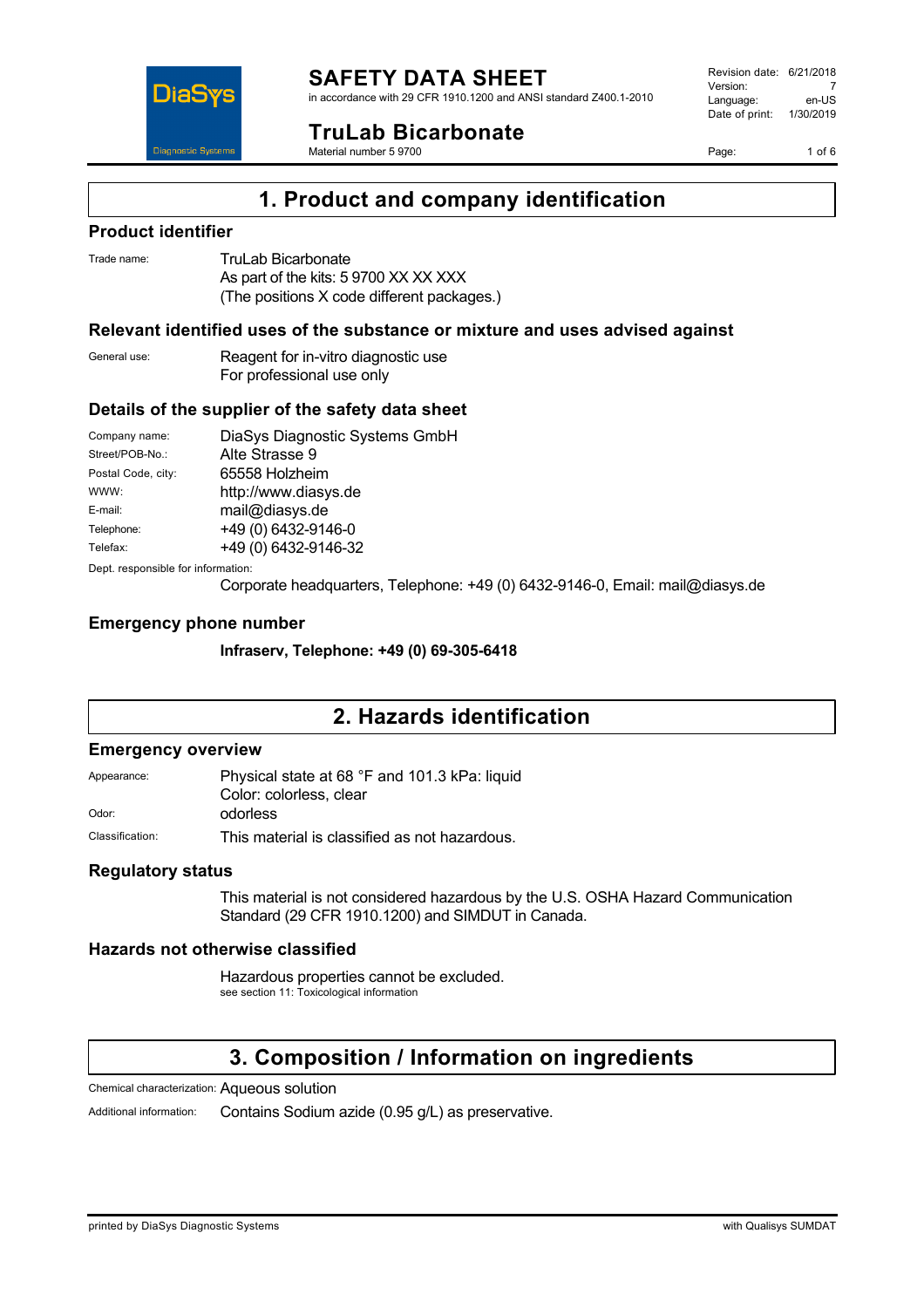### **SAFETY DATA SHEET** in accordance with 29 CFR 1910.1200 and ANSI standard Z400.1-2010

### **TruLab Bicarbonate**

Material number 5 9700

Revision date: 6/21/2018 Version: 7<br>Language: en-LIS Language: Date of print: 1/30/2019

Page: 2 of 6



### **Most important symptoms/effects, acute and delayed**

No data available

#### **Information to physician**

DiaS

Treat symptomatically.

### **5. Fire fighting measures**

#### Flash point/flash point range:

not combustible

Auto-ignition temperature: No data available

Suitable extinguishing media:

Product is non-combustible. Extinguishing materials should therefore be selected according to surroundings.

### **Specific hazards arising from the chemical**

Fires in the immediate vicinity may cause the development of dangerous vapors.

Protective equipment and precautions for firefighters:

Wear self-contained breathing apparatus.

### **6. Accidental release measures**

Personal precautions: Avoid contact with skin and eyes. Wear appropriate protective equipment. Provide adequate ventilation.

Environmental precautions:

Do not allow to penetrate into soil, waterbodies or drains.

Methods for clean-up: Soak up with absorbent materials such as sand, siliceus earth, acid- or universal binder. Store in special closed containers and dispose of according to ordinance. Final cleaning.

## **7. Handling and storage**

### **Handling**

Advices on safe handling: Avoid contact with skin and eyes. Wear appropriate protective equipment. Keep all containers, equipment and working place clean. Change contaminated clothing. Wash hands before breaks and after work.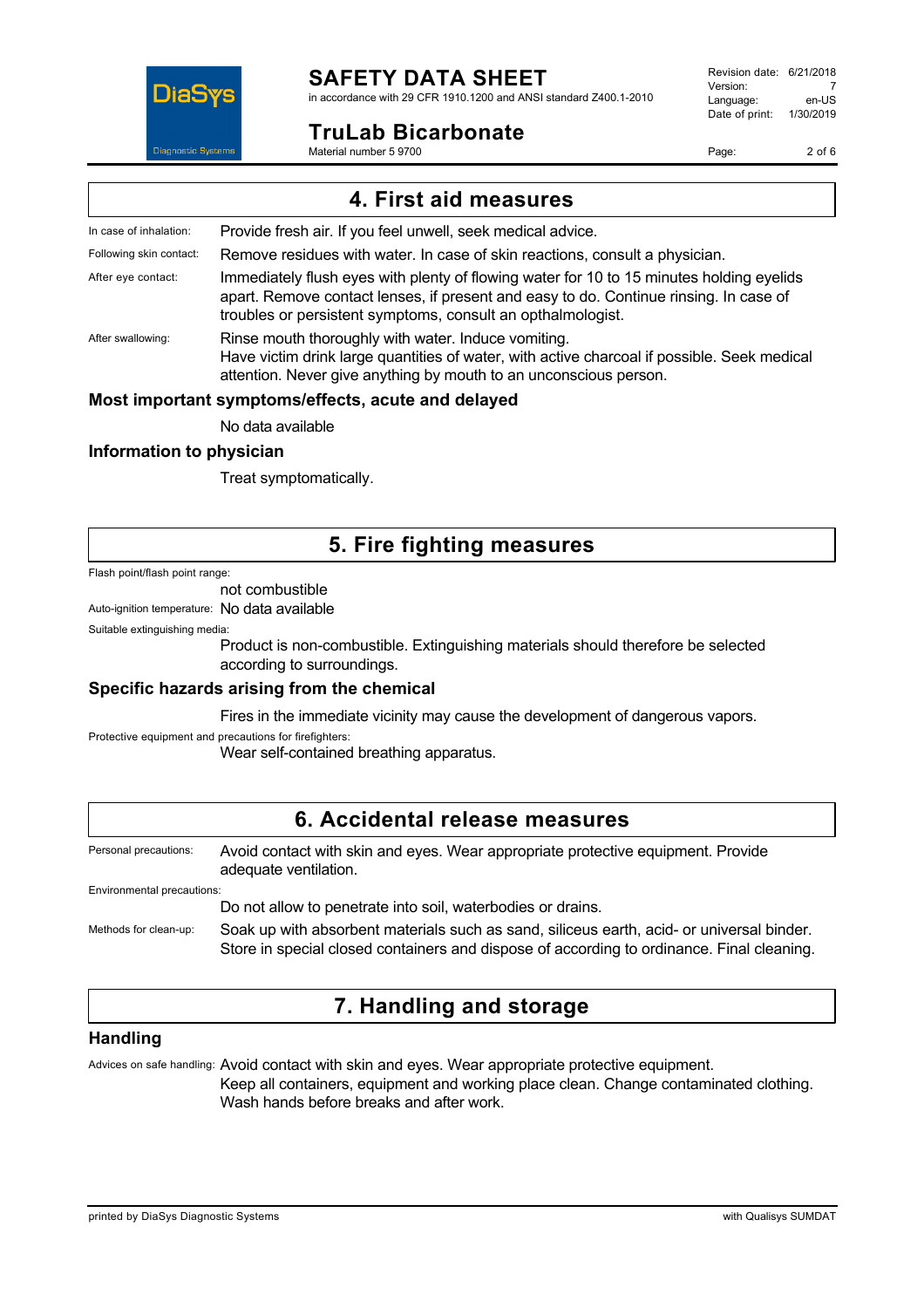

## **TruLab Bicarbonate**

Material number 5 9700

Page: 3 of 6

#### **Storage**

Requirements for storerooms and containers:

Keep containers tightly closed and at a temperature between 35.6 °F and 77 °F. Protect from light. Keep sterile.

## **8. Exposure controls / personal protection**

#### **Engineering controls**

Provide adequate ventilation, and local exhaust as needed. See also information in chapter 7, section storage.

#### **Personal protection equipment (PPE)**

| Eye/face protection             | Tightly sealed goggles according to OSHA Standard - 29 CFR: 1910.133 or ANSI<br>Z87.1-2010.                                                                                                                                    |
|---------------------------------|--------------------------------------------------------------------------------------------------------------------------------------------------------------------------------------------------------------------------------|
| Skin protection                 | Wear suitable protective clothing.                                                                                                                                                                                             |
|                                 | Protective gloves according to OSHA Standard - 29 CFR: 1910.138.<br>Glove material: Nitrile rubber - Breakthrough time: >480 min.<br>Observe glove manufacturer's instructions concerning penetrability and breakthrough time. |
| Respiratory protection:         | Provide adequate ventilation.                                                                                                                                                                                                  |
| General hygiene considerations: |                                                                                                                                                                                                                                |
|                                 | Avoid contact with skin and eyes. Change contaminated clothing. Wash hands before<br>breaks and after work.                                                                                                                    |

### **9. Physical and chemical properties**

### **Information on basic physical and chemical properties**

| Appearance:                              | Physical state at 68 °F and 101.3 kPa: liquid<br>Color: colorless, clear |
|------------------------------------------|--------------------------------------------------------------------------|
| Odor:                                    | odorless                                                                 |
| Odor threshold:                          | No data available                                                        |
| pH value:                                | No data available                                                        |
| Melting point/freezing point:            | No data available                                                        |
| Initial boiling point and boiling range: | No data available                                                        |
| Flash point/flash point range:           | not combustible                                                          |
| Evaporation rate:                        | No data available                                                        |
| Flammability:                            | No data available                                                        |
| Explosion limits:                        | No data available                                                        |
| Vapor pressure:                          | No data available                                                        |
| Vapor density:                           | No data available                                                        |
| Density:                                 | No data available                                                        |
| Water solubility:                        | completely miscible                                                      |
| Partition coefficient: n-octanol/water:  | No data available                                                        |
| Auto-ignition temperature:               | No data available                                                        |
| Thermal decomposition:                   | No data available                                                        |
| Additional information:                  | No data available                                                        |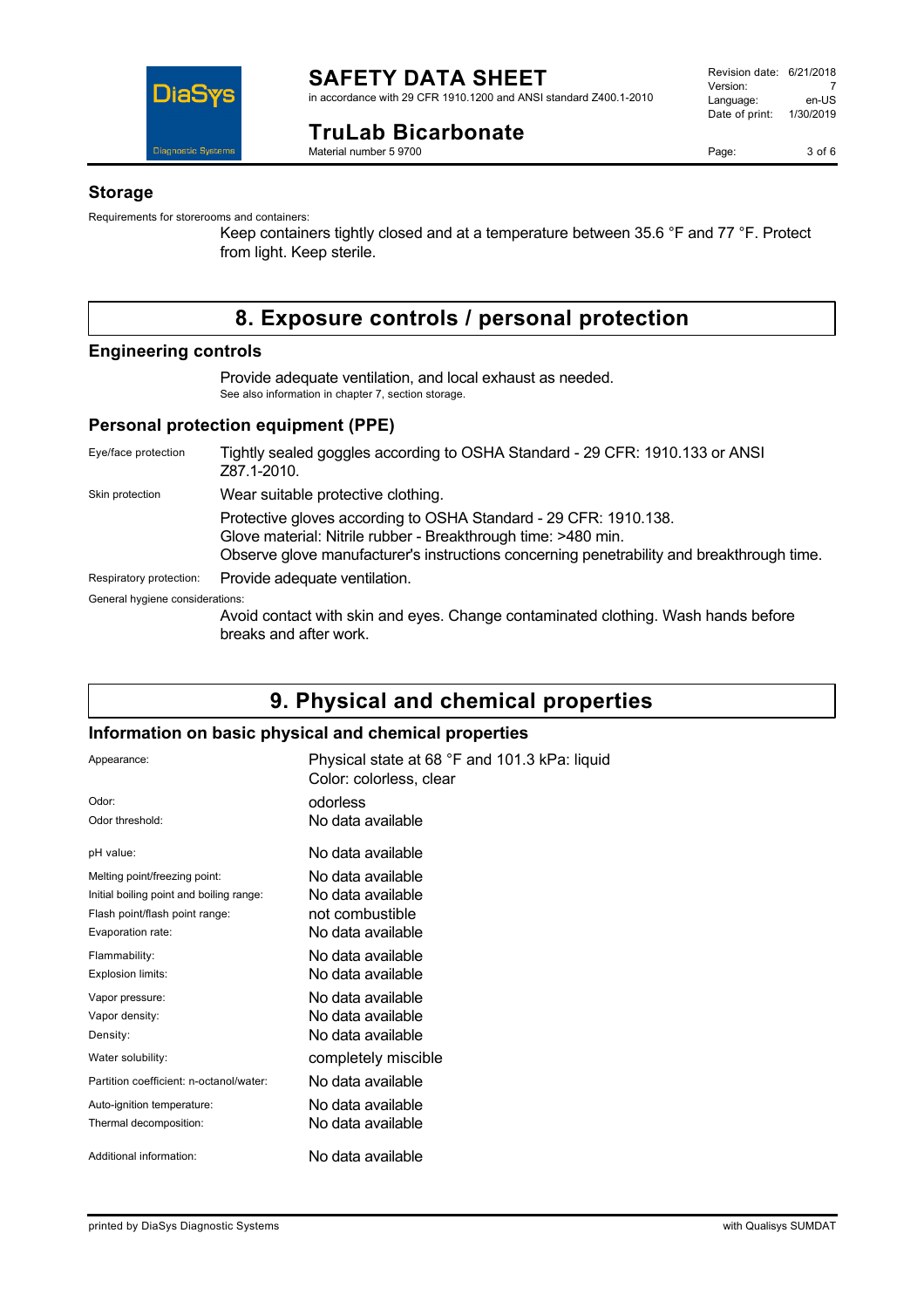

## **SAFETY DATA SHEET**

in accordance with 29 CFR 1910.1200 and ANSI standard Z400.1-2010

### **TruLab Bicarbonate**

Material number 5 9700

Revision date: 6/21/2018 Version: 7<br>Language: en-US Language: Date of print: 1/30/2019

Page: 4 of 6

|                                    | 10. Stability and reactivity                                           |
|------------------------------------|------------------------------------------------------------------------|
| Reactivity:                        | No data available                                                      |
| Chemical stability:                | Stable under recommended storage conditions.                           |
| Possibility of hazardous reactions | No hazardous reaction when handled and stored according to provisions. |
| Conditions to avoid:               | Protect against heat /sun rays.                                        |
| Incompatible materials:            | Acids, alkalis                                                         |
| Hazardous decomposition products:  | No decomposition when used properly.                                   |
| Thermal decomposition:             | No data available                                                      |

# **11. Toxicological information**

### **Toxicological tests**

| Toxicological effects: | Acute toxicity (oral): Lack of data.                                                                                                                                                                                                              |
|------------------------|---------------------------------------------------------------------------------------------------------------------------------------------------------------------------------------------------------------------------------------------------|
|                        | Acute toxicity (dermal): Lack of data.                                                                                                                                                                                                            |
|                        | Acute toxicity (inhalative): Lack of data.                                                                                                                                                                                                        |
|                        | Skin corrosion/irritation: Lack of data.                                                                                                                                                                                                          |
|                        | Serious eye damage/irritation: Lack of data.                                                                                                                                                                                                      |
|                        | Sensitisation to the respiratory tract: Lack of data.                                                                                                                                                                                             |
|                        | Skin sensitisation: Lack of data.                                                                                                                                                                                                                 |
|                        | Germ cell mutagenicity/Genotoxicity: Lack of data.                                                                                                                                                                                                |
|                        | Carcinogenicity: Lack of data.                                                                                                                                                                                                                    |
|                        | Reproductive toxicity: Lack of data.                                                                                                                                                                                                              |
|                        | Effects on or via lactation: Lack of data.                                                                                                                                                                                                        |
|                        | Specific target organ toxicity (single exposure): Lack of data.                                                                                                                                                                                   |
|                        | Specific target organ toxicity (repeated exposure): Lack of data.                                                                                                                                                                                 |
|                        | Aspiration hazard: Lack of data.                                                                                                                                                                                                                  |
| Other information:     | Contains Sodium azide (0.95 g/L):<br>After resorption of toxic quantities: headache, dizziness, nausea, cough, vomiting,<br>spasms, breathing paralysis, CNS disorders, low blood pressure, cardiovascular failure,<br>unconsciousness, collapse. |

# **12. Ecological information**

### **Ecotoxicity**

Further details: No data available

### **Mobility in soil**

No data available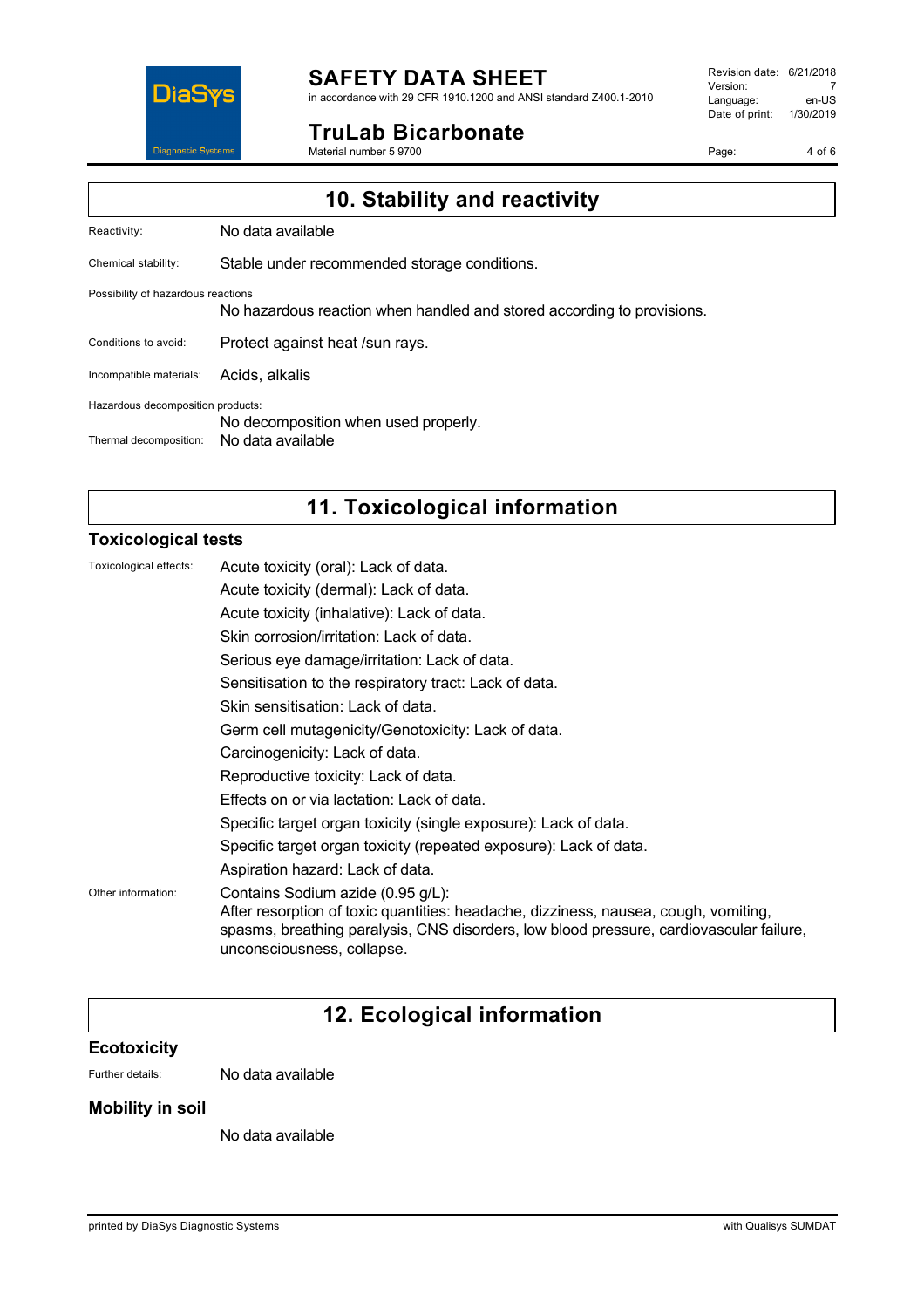

### **TruLab Bicarbonate**

Material number 5 9700

Page: 5 of 6

### **Persistence and degradability**

DiaS

**Diagnostic System:** 

Further details: No data available

### **Additional ecological information**

General information: Do not allow to enter into ground-water, surface water or drains.

### **13. Disposal considerations**

#### **Product**

Recommendation: Special waste. Dispose of waste according to applicable legislation.

### **Contaminated packaging**

Recommendation: Dispose of waste according to applicable legislation. Non-contaminated packages may be recycled.

## **14. Transport information**

### **USA: Department of Transportation (DOT)**

| Proper shipping name: | Not restricted |
|-----------------------|----------------|
|                       |                |

### **Sea transport (IMDG)**

| Proper shipping name: | Not restricted |
|-----------------------|----------------|
| Marine pollutant:     | no             |

#### **Air transport (IATA)**

Proper shipping name: Not restricted

### **Further information**

No dangerous good in sense of these transport regulations.

### **15. Regulatory information**

#### **National regulations - Great Britain**

Hazchem-Code:

**1 0**

### **16. Other information**

#### Hazard rating systems: **0** NFPA Hazard Rating: Health: 1 (Slight)

 Fire: 0 (Minimal) Reactivity: 0 (Minimal) HMIS Version III Rating: Health: 1 (Slight) Flammability: 0 (Minimal) Physical Hazard: 0 (Minimal) Personal Protection: X = Consult your supervisor

| <b>HEALTH</b>          |   |
|------------------------|---|
| <b>FLAMMABILITY</b>    |   |
| <b>PHYSICAL HAZARD</b> |   |
|                        | x |